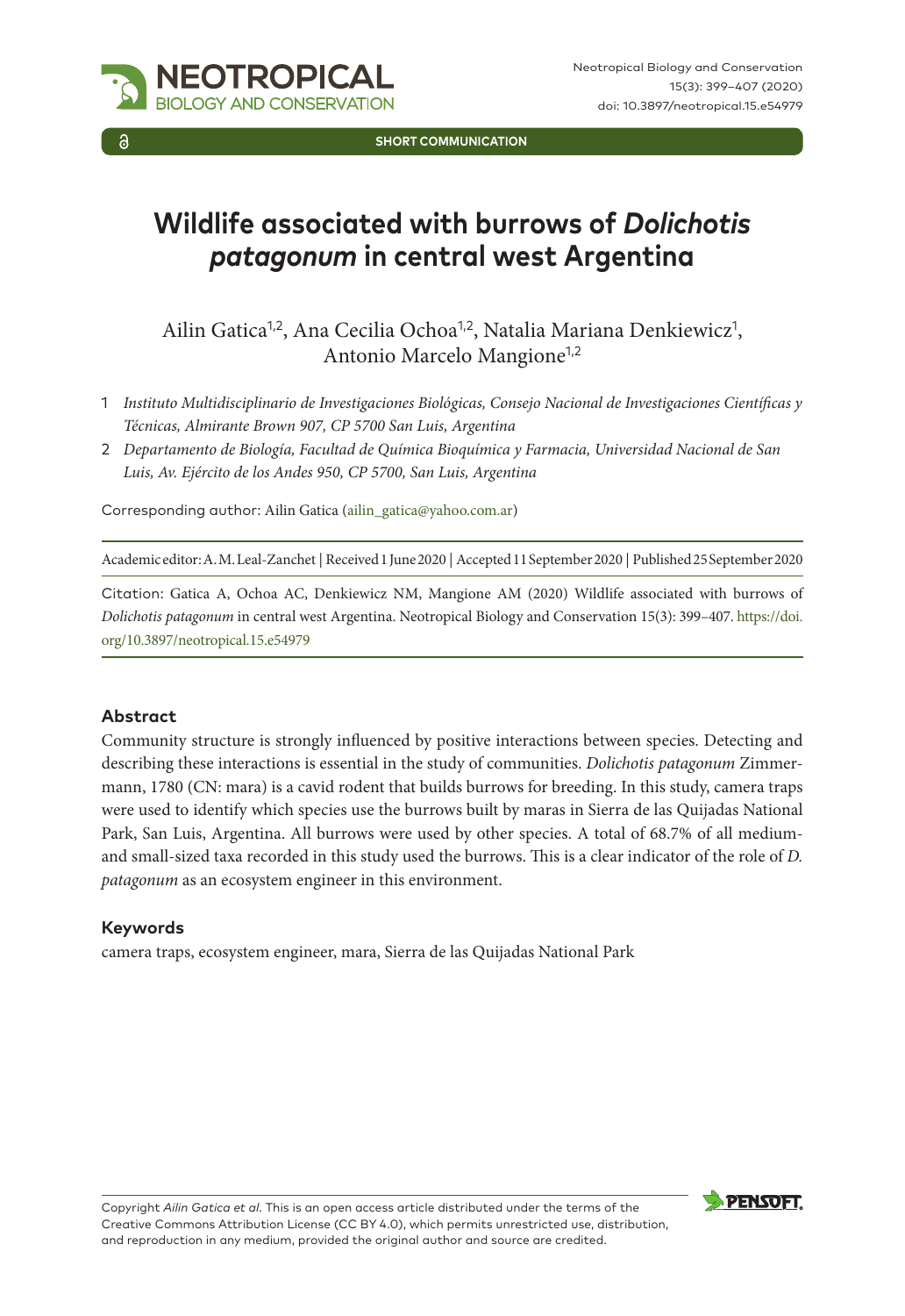#### **Introduction**

Recognising positive interactions between community members can improve our understanding of community structure processes and dynamics (Bertness and Callaway 1994). Positive interactions are amazingly abundant and diverse (Bruno et al. 2003). For example, some herbivores facilitate the presence of other herbivores by improving conditions for their feeding and/or nutrient assimilation, as is the case of *Lepus europaeus* that has been known to facilitate grazing by *Branta bernicla* in a temperate salt marsh (Van der Wal et al. 2000).

Ecosystem engineers are organisms that regulate resources availability for other species in a direct or indirect way. For example, termites, ants and earthworms are considered soil engineers because of their effects on soil properties and their influence on the availability of resources for other organisms, including microorganisms and plants (Jouquet et al. 2006). Some authors also consider animals that dig holes and modify the soil's matrix as ecosystem engineers as these animals generate an offer of refuge for other vertebrates (Jones et al. 1994; Machicote et al. 2004). Burrowing mammals are often in direct conflict with human activities like agriculture and cattle activities, as these burrowing mammal populations have declined dramatically (Davidson et al. 2012). This fact reinforces the importance and the necessity to generate basic ecological information that contributes to the understanding of interactions that occur between different species that share burrows. This information includes determining which species use the burrows and how they use them (Kondo 2018).

The mara (*Dolichotis patagonum* Zimmermann, 1780) is a cavid rodent, endemic to Argentina and weighs on average eight kilograms. Maras excavate dens to raise their juveniles, but the adults never use them as refuge. Dens are only used by maras during the reproductive season, when juveniles are small, either by multiple pairs of maras or just by a couple (Taber 1987; Gatica et al. 2019). In previous works, the mara has been proposed to be an ecosystem engineer. In Valdés Peninsula, in Argentinian Patagonia, seven species were determined to use maras' dens: *Athene cunicularia* (Molina, 1782), *Lepus europaeus* (Pallas, 1778), *Chaetophractus villosus* (Desmarest, 1804), *Conepatus chinga* (Molina, 1782), *Eudromia elegans* (I. Geoffroy, 1832), *Lycalopex gymnocercus* (Fisher, 1814) and *Bothrops ammodytoides* (Leybold, 1873) (Roldán and Sauthier 2016).

This study describes the interactions between different taxa and maras' dens in central west Argentina. The objectives of this work were: *i*) to describe the assembly of mammals present in the surroundings of maras' dens; *ii*) to define which taxa entered maras' dens and the proportion of effective entrances of each of these taxa into the dens and *iii*) finally, in order to assess whether burrows were equally available when they were occupied by maras and when they were not, we evaluated whether the presence of maras' juveniles affected the presence of the taxa that entered maras' dens.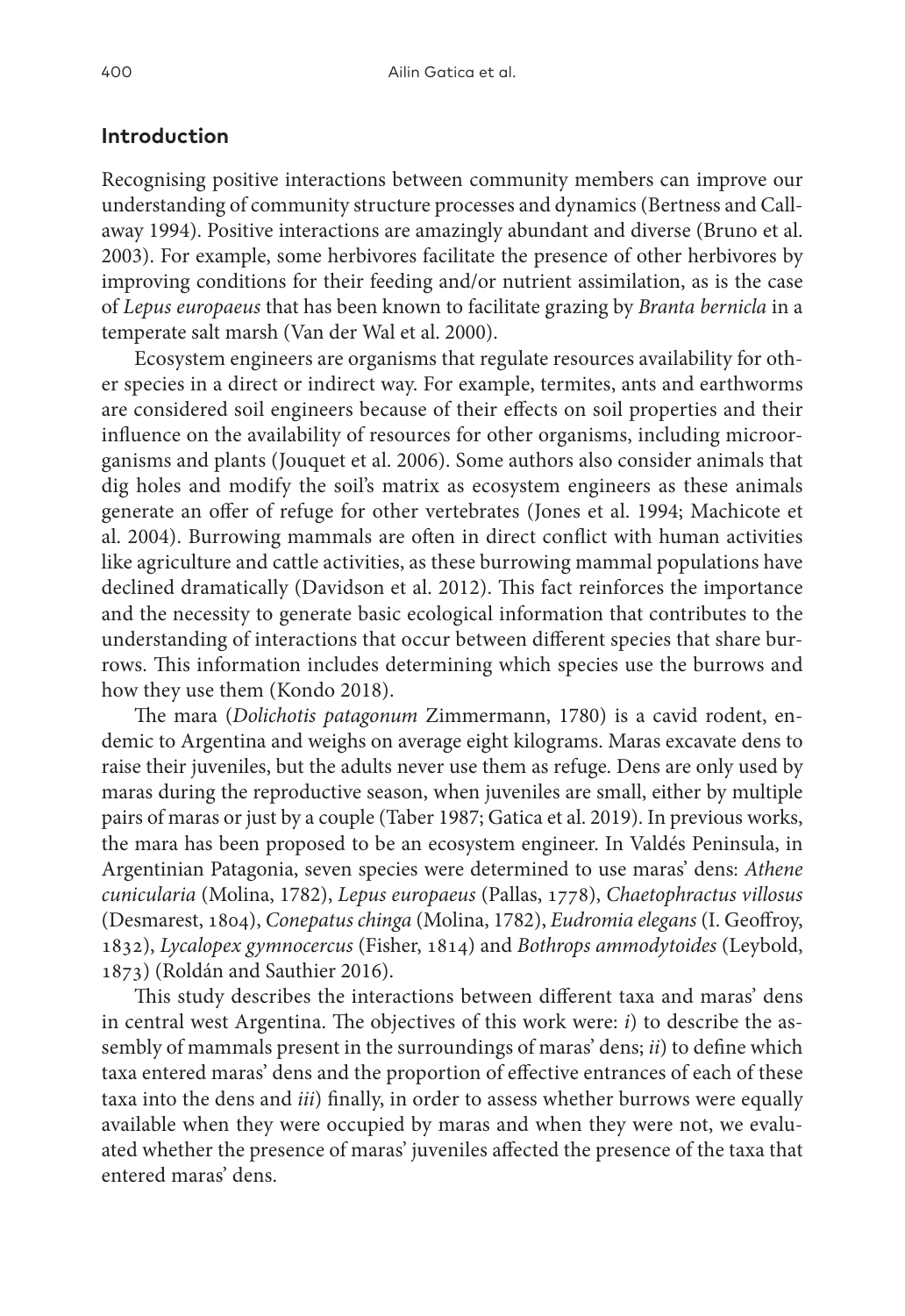## **Methods**

The study took place in Sierra de las Quijadas National Park (32°47'S, 67°10'W), located 116 km north of San Luis City, Argentina. During October 2015, a surface of 230 hectares was swept, through parallel transects 5 m apart from one another, searching for maras' burrows (Gatica et al. 2019). In this area, 20 burrows were detected and monitored during a year through regular visits every ten days registering traces (October 2015 to October 2016). In each visit, when traces and/or signs of activity were registered (i.e. fresh faeces or excavating signs), the den was considered active. Camera traps were placed in the dens considered active through traces. In total, 17 different dens were monitored with camera traps (Bushnell m. 119736c or MOULTRIE m. MFH-DGW-5.0). This was done throughout the year and during variable periods of time (cameras were re-located in each visit according to the activity of the animals). Eleven of the dens were used by *D. patagonum* for reproductive purposes. In these dens, the camera remained after the juveniles left the dens or when they were no longer detected. Cameras were set in camera mode to take three photos per shot, followed by a minute of pause. This cycle was programmed to reinitiate when new detection of movement occurred.

Three analyses were carried out. 1) A general description of all species detected around maras' burrows, considering each day as an independent event of detection (camera days = CD). We summed the CD in which a given species was present for all camera traps, including the 17 monitored dens. Taxa detected were separated into two categories: species that enter the den (at least once) and species that pass by. 2) In order to assess whether burrows were equally available, with or without maras occupying them, we analysed whether the presence of juveniles of *D. patagonum* affected the presence of other taxa that enter the burrows. We compared daily frequency of each of these taxa between days with juveniles (J) and without juveniles (NoJ) by means of the Wilcoxon test (*W*), this analysis being made with CD records of the taxa that entered the dens. We used the data of the 11 dens where juveniles were detected at some point of the study. We considered the days with juveniles (J) to be those when juveniles were photographed at the dens and NoJ, the days after the juveniles left the den or were no longer detected. 3) To describe how frequently the species entered the den, we used all photographs. We categorised each photograph into two possible categories: a) effective entrances or exits and b) passing by, which was assigned to photographs where the species was detected nearby, but did not enter the burrow.

### **Results**

During the year of monitoring, 34850 photographs of animals were obtained, in a total of 2857 camera-days (CD). The majority of photographs correspond to mara and 27% (9477) belong to other taxa, including other mammals, birds and reptiles (Fig. 1). The taxa most frequently detected (out of the total CD) were: *Eudromia elegans* (697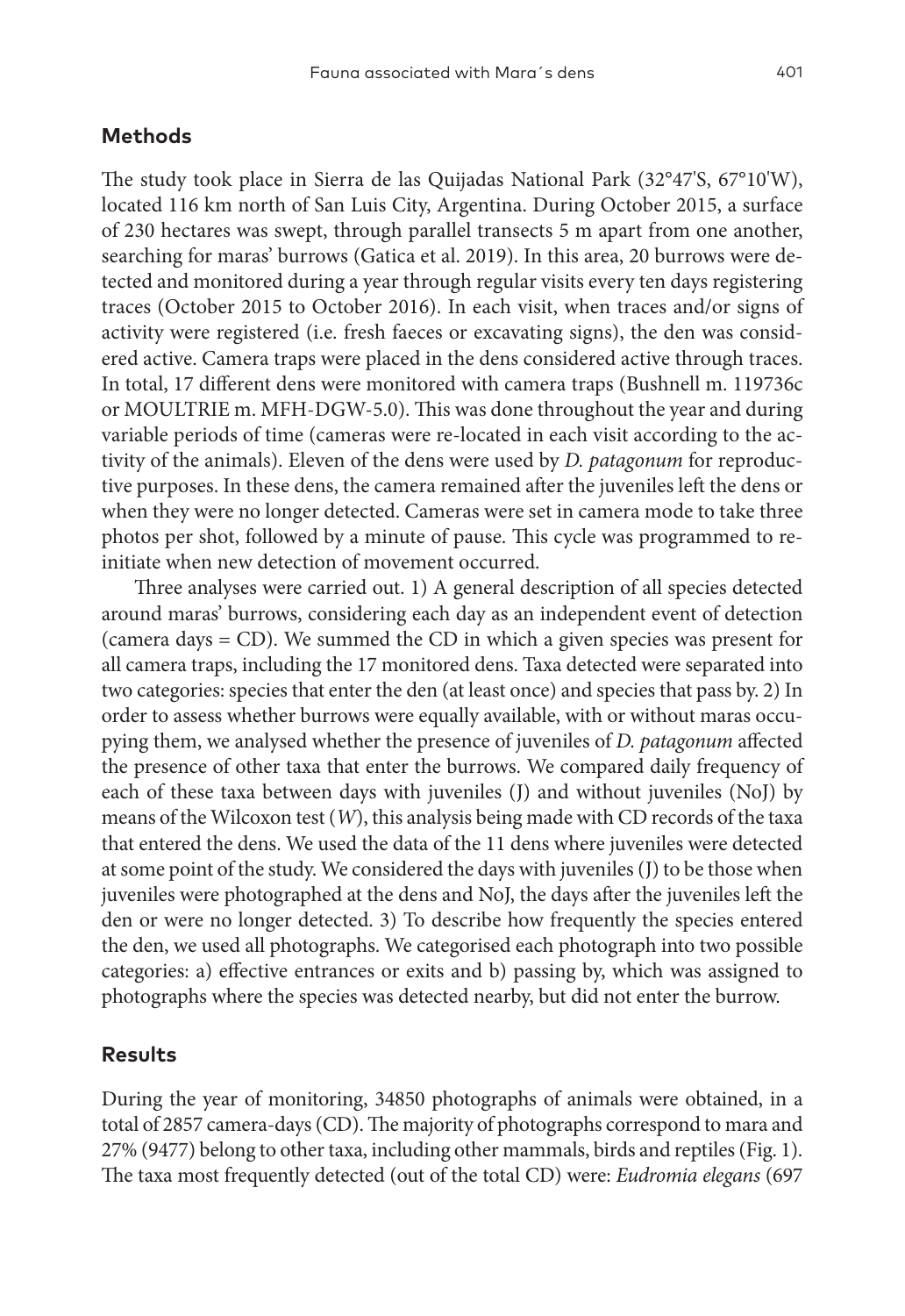

**Figure 1.** Animals detected in camera traps in Sierra de las Quijadas National Park, San Luis, Argentina. The pie chart represents the percentage of photographs of mara, birds/reptiles and other mammals. The bar chart represents the number of camera days (CD) in which each taxa was registered (without considering mara).

CD), other birds (birds except the Tinamidae family (364 CD)), *Lycalopex griseus* (Gray, 1837) (149 CD) and small mammals (*Cricetidae* and *Thylamys* sp. 109 CD).

Amongst the species detected in the surroundings of maras' dens, 11 taxa were not registered using the dens (passing by): other birds, *Caviidae*, *Bos primigenius taurus* (Linnaeus, 1758), *Equus africanus asinus* (Linnaeus, 1758), *Pecari tajacu* (Linnaeus, 1758), *Equus ferus caballus* (Linnaeus, 1758), *Sus scrofa* (Linnaeus, 1758), *Lepus europaeus*, *Canis lupus familiaris* (Linnaeus, 1758), other reptiles (reptiles except genus *Salvator*) and amphibians. We also registered three species reported as predators of *D. patagonum*: *Lycalopex griseus*, *Leopardus geoffroyi* (d'Orbigny & Gervais, 1844) and *Puma concolor* (Linnaeus, 1771).

Another 11 taxa entered the dens (the total number of records, including all species, was 1053 CD): *Eudromia elegans*, small mammals, *Salvator* sp., *Nothoprocta cinerascens* (Burmeister, 1860), *Athene cunicularia*, *Nothura maculosa* (Temminck, 1815), *Ctenomys* sp., *Chelonoidis chilensis* (Gray, 1870), *Conepatus chinga*, *Chaetophractus villosus* and *Tolypeutes matacus* (Desmarest, 1804) (Figs 2 A–K).

We observed that *E. elegans, C. chilensis, Salvator sp., T. matacus* and *C. villosus* showed no difference in their daily frequency presence between J or NoJ days. Small mammals, *N. cinerascens*, *C. chinga* and *N. maculosa* showed a negative association with the presence of juveniles of mara in the dens. *A. cunicularia* was only detected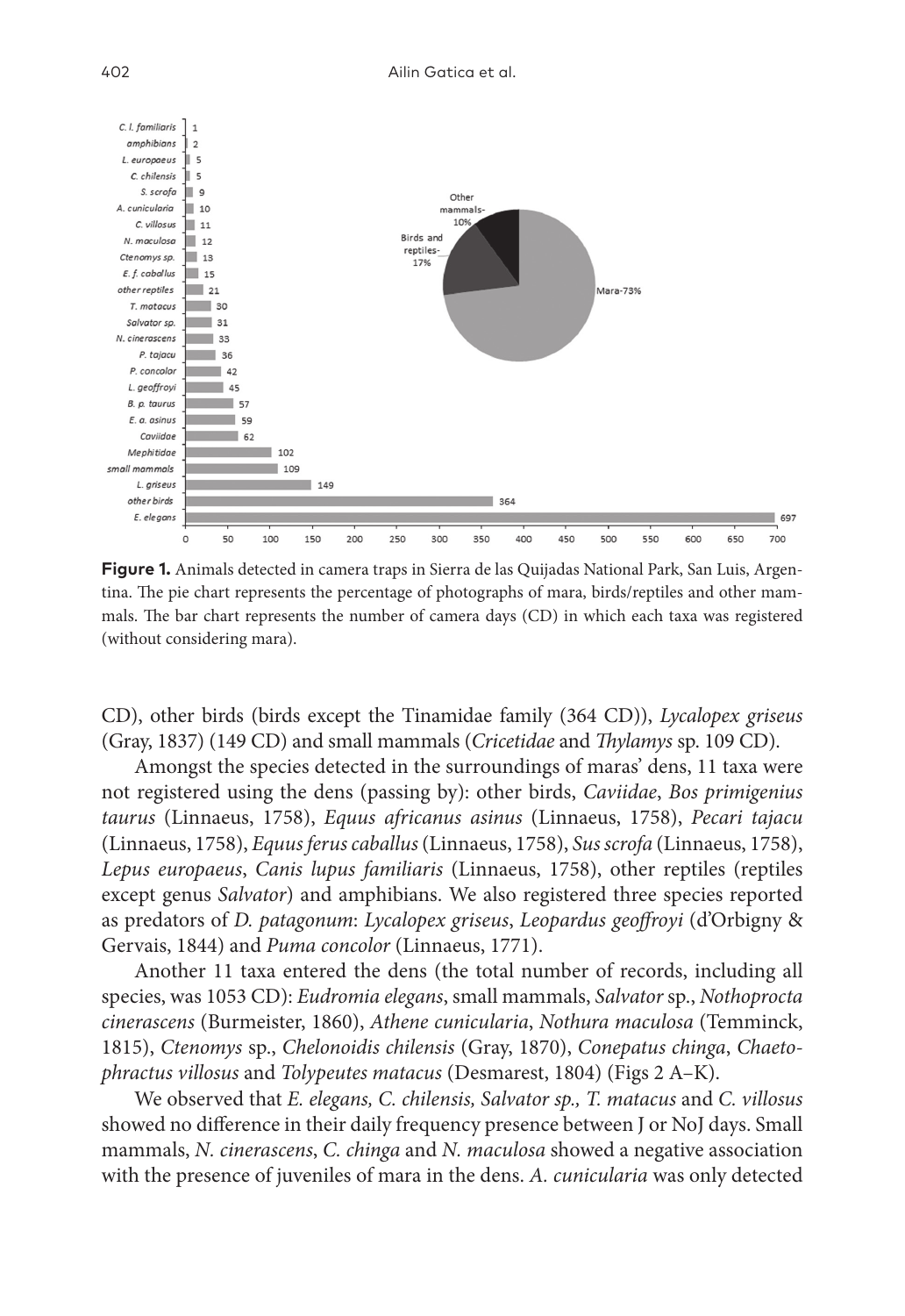

**Figure 2.** Taxa that use maras' burrows in Sierra de las Quijadas National Park, San Luis, Argentina. **A** *Eudromia elegans*, **B** small mammals, **C** *Salvator* sp., **D** *Nothoprocta cinerascens*, **E** *Athene cunicularia*, **F** *Nothura maculosa*, **G** *Ctenomys* sp., **H** *Chelonoidis chilensis*, **I** *Chaetophractus villosus*, **J** *Conepatus chinga* and **K** *Tolypeutes matacus*.

once in an inactive den and the same happened with *Ctenomys* sp., detected in two dens while they were inactive (Table 1).

With reference to the proportion of effective entrances of each species, we registered a high percentage of entrances (considered to be over 15%) of *C. chilensis*, *Salvator* sp. and *C. villosus*. *Ctenomys sp*. had few entrances registered in photographs, but we remark that this species modified the entrance of two dens completely, covering the original entrance and generating many alternative smaller entrances (Fig. 3).

## **Discussion**

In this study, 25 taxa were registered, three are predators of *D. patagonum*, six are large-sized animals and 16 are animals smaller than mara. Of this last group of species, 68.7% showed effective entrances to maras' dens. Our data suggest that maras' dens are a useful resource for a great proportion of small- and medium-sized vertebrates present in the monitored ecosystem. This finding coincides with the proposition of Roldán and Sauthier (2016) who considered *D. patagonum* as an ecosystem engineer.

Mara has been reported to be an item of the diet of *Puma concolor*, *Lycalopex griseus* and *Leopardus geoffroyi* (Nuñez and Mangione 2008; Donadio et al. 2010; Palacios et al. 2012). The presence of these species near the dens was therefore associated with their search for prey. Even if we had registers of *L. griseus* partially enter-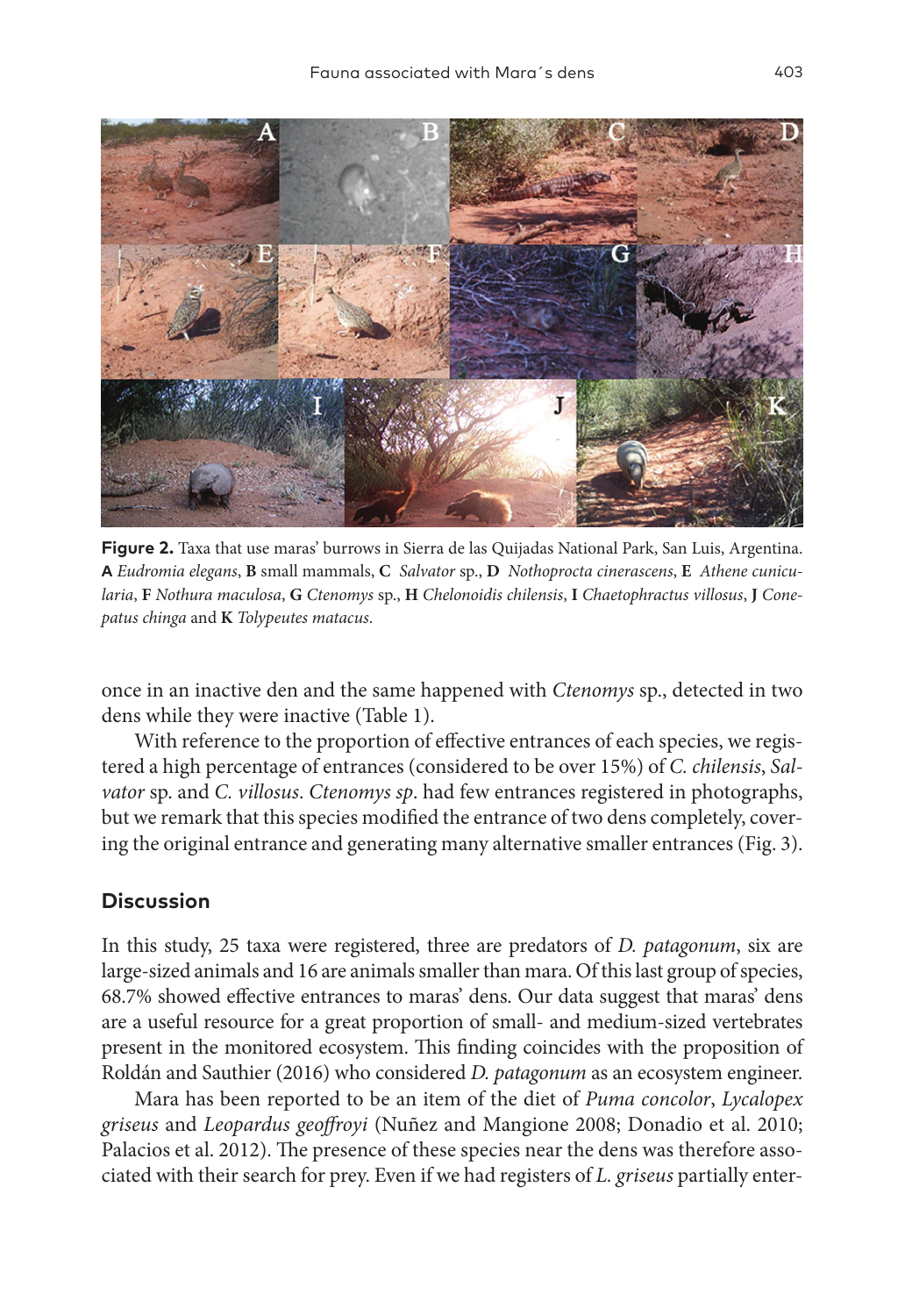| Species that use<br>Maras's burrows | Number of burrows where the species<br>occurs (of a total of 11) |        | <b>No</b> I | Wilcoxon test                                  |
|-------------------------------------|------------------------------------------------------------------|--------|-------------|------------------------------------------------|
| A. cunicularia                      |                                                                  | 0%     | 0.31%       |                                                |
| Ctenomyidae                         | 2                                                                | $0\%$  | 2.24%       |                                                |
| N. cinerascens                      | 6                                                                | $0\%$  | 2.67%       | $p = 0.0022^*$ , $W = 21$ , $N = 6$            |
| N. maculosa                         | 6                                                                | $0\%$  | 0.85%       | $p = 0.0022$ <sup>*</sup> , $W = 21$ , $N = 6$ |
| C. villosus                         | 3                                                                | 0.46%  | 1.49%       | $p > 0.05$ , $W = 8$ , $N = 3$                 |
| Small mammals                       | 9                                                                | 0.53%  | 5.14%       | $p = 0.0022$ <sup>*</sup> , $W = 21$ , $N = 9$ |
| T. matacus                          | 9                                                                | 1.02%  | 1.20%       | $p > 0.05$ , $W = 66.5$ , $N = 9$              |
| C. chilensis                        | 3                                                                | 1.66%  | 0.67%       | $p > 0.05$ , $W = 11$ , $N = 3$                |
| C. chinga                           | 10                                                               | 2.22%  | 3.34%       | $p = 0.0155^*$ , $W = 74$ , $N = 10$           |
| Salvator sp.                        | 9                                                                | 2.51%  | 1.26%       | $p > 0.05$ , $W = 88$ , $N = 9$                |
| E. elegans                          | 11                                                               | 28.77% | 22.93%      | $p > 0.05$ , $W = 126$ , $N = 11$              |

**Table 1.** Species that use Maras' burrows in Sierra de las Quijadas National Park, San Luis, Argentina. In relation to: the number of burrows in which they were present, percentage of days of each species in the presence of mara juveniles (J) and without juveniles (NoJ) and significant differences in the presence of the species between days J and NoJ (Wilcoxson, p < 0.05).

The (-) indicates that the analysis could not be performed. The (\*) indicates a significant difference.

ing the den, we chose to consider it to be a reflection of predation activity and not evidence of use of the den *per se*. Comparing with Roldán and Sauthier (2016), we found coincident information related to the entrance of *Athene cunicularia*, *Chaetophractus villosus*, *Conepatus chinga* and *Eudromia elegans*. Regarding *L. europeus*, we observed the species nearby the dens, but it was never registered entering or exiting, contrary to what was observed by Roldán and Sauthier (2016) in Patagonia.

Species with the highest percentage of entrances were: *Salvator* sp., *C. chilensis* and *C. villosus*. These species probably use the dens as a refuge. Dens have been reported to be important micro-climate generators, providing thermic refuges for reptiles (Gálvez Bravo et al. 2009; Pike and Mitchell 2013). The other species that enter the burrows have low percentage of entrances  $(< 15\%)$ , which could indicate that they are probably using the dens as feeding areas, rather than refuge. Read et al. (2008) reported that dens and holes constructed by vertebrates are adequate feeding areas for small vertebrates, because they provide appropriate habitats for invertebrates.

Four of the taxa had a negative association with the presence of juveniles of mara: *N. cinerascens*, *N. maculosa*, small mammals and *C. chinga*. These species were more frequently detected when dens were not occupied by mara juveniles. As we mentioned earlier, these species have low percentage of entrances; however, if they are effectively using dens as a feeding site, the removal activity generated by the presence of juveniles could decrease the availability of invertebrates, which could be the reason why they do not visit the dens so frequently when the juveniles of maras are present. *Ctenomys* sp. was detected in two inactive dens, causing noticeable modifications in them. Maras' dens probably provide a better substrate for the species to transform and adapt burrows rather than constructing their own. As Luna and Antinuchia (2006) explain, for some *Ctenomys* species, the substrate´s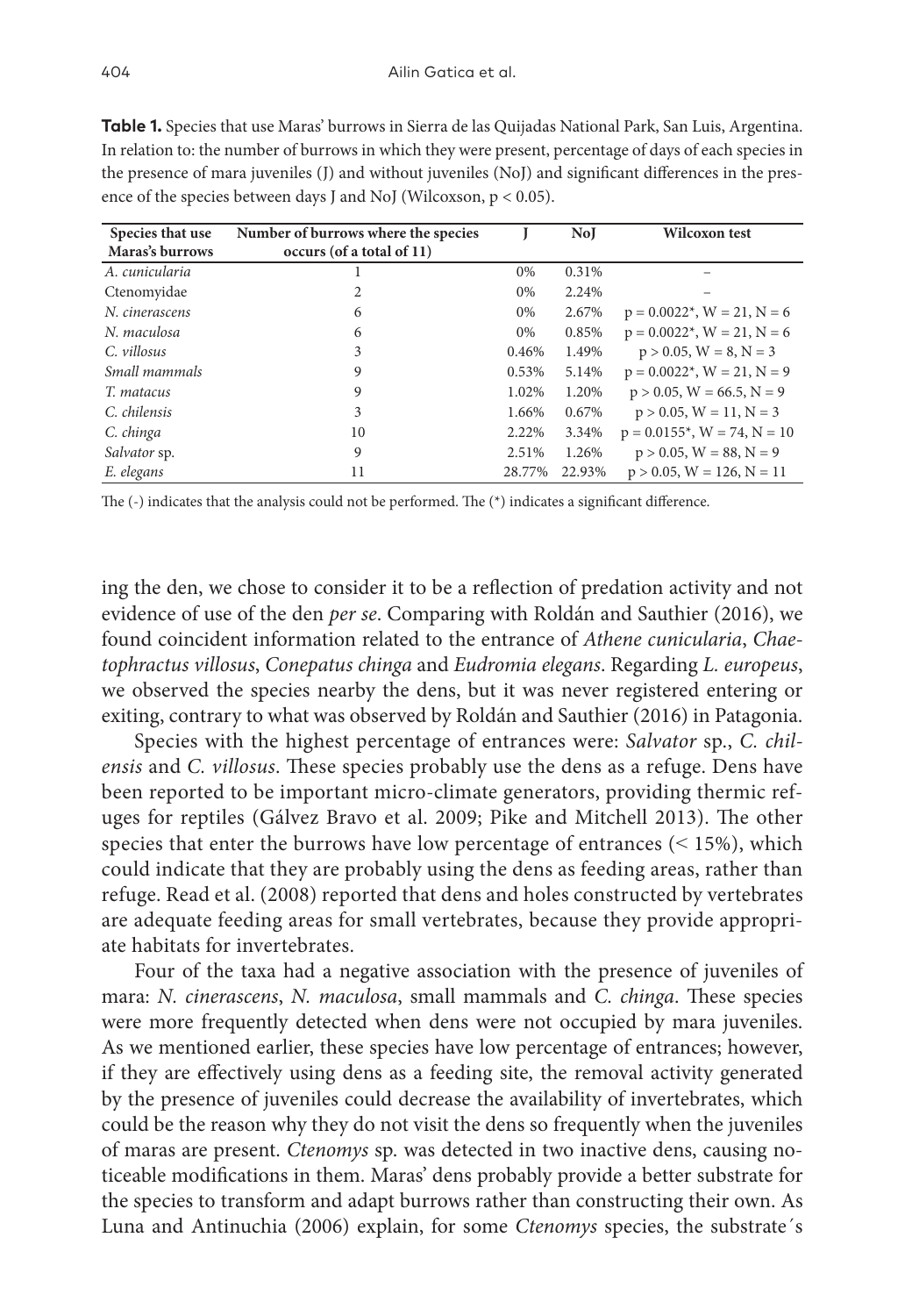

las Quijadas National Park, San Luis, Argentina. The percentage was calculated in relation to the total number of photos of each species or group.

hardness generates a high metabolic cost that could be limiting and strongly influence their site selection.

During the year of the study, all the dens monitored were used by other species at some point and 11 out the 24 taxa registered used maras' dens. Our data contribute to the understanding of the role of maras' dens as a resource for other animals of the ecosystem. This knowledge becomes more relevant in a scenario where the mara is categorised as vulnerable (Alonso Roldán et al. 2019), mostly because of anthropogenic pressure. Our results show that the loss of *D. patagonum* would affect many other species, by diminishing their possibilities of refuge and feeding areas and compromising the positive interactions that allow the functioning of native ecosystems in a whole.

#### **Acknowledgements**

We thank the Park Rangers of Parque Nacional Sierra de las Quijadas (Sierra de las Quijadas National Park, in San Luis, Argentina), specially Park Ranger D. Figueroa, for his support in logistics, territory guidance and fieldwork during the realisation of this work. Thanks to L. Gabriela Ochoa for her kind assessment and improvement of the manuscript´s English. We also thank the many volunteers, who collaborated in the data collection. This work was partly financed by PROICO 02-2818, Secretaria de Ciencia y Tecnología, Universidad Nacional de San Luis, IMIBIO CONICET San Luis and the Rufford Foundation. The authors have declared that no competing interests exist.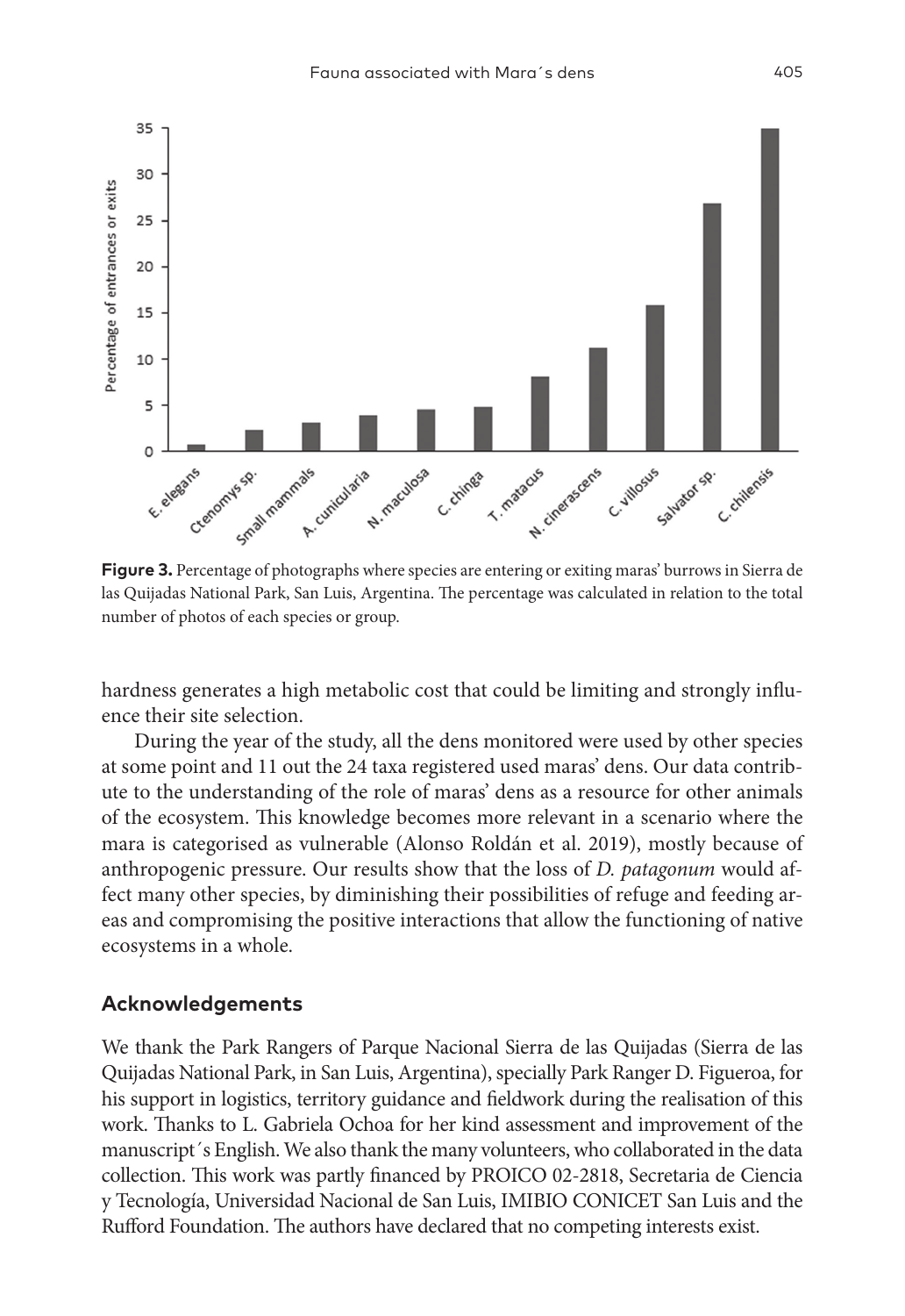## **References**

- Bertness MD, Callaway R (1994) Positive interactions in communities. Trends in Ecology & Evolution 9(5): 191–193. [https://doi.org/10.1016/0169-5347\(94\)90088-4](https://doi.org/10.1016/0169-5347(94)90088-4)
- Bruno JF, Stachowicz JJ, Bertness MD (2003) Inclusion of facilitation into ecological theory. Trends in Ecology & Evolution 18(3): 119–125. [https://doi.org/10.1016/S0169-](https://doi.org/10.1016/S0169-5347(02)00045-9) [5347\(02\)00045-9](https://doi.org/10.1016/S0169-5347(02)00045-9)
- Davidson AD, Detling JK, Brown JH (2012) Ecological roles and conservation challenges of social, burrowing, herbivorous mammals in the world's grasslands. Frontiers in Ecology and the Environment 10(9): 477–486.<https://doi.org/10.1890/110054>
- Donadio E, Novaro AJ, Buskirk SW, Wurstten A, Vitali MS, Monteverde MJ (2010) Evaluating a potentially strong trophic interaction: Pumas and wild camelids in protected areas of Argentina. Journal of Zoology 280(1): 33–40.<https://doi.org/10.1111/j.1469-7998.2009.00638.x>
- Gálvez Bravo L, Belliure J, Rebollo S (2009) European rabbits as ecosystem engineers: Warrens increase lizard density and diversity. Biodiversity and Conservation 18(4): 869– 885.<https://doi.org/10.1007/s10531-008-9438-9>
- Gatica A, Denkiewicz NM, Ochoa AC (2019) Breeding behavior of mara [*Dolichotis patagonum* (Zimmermann, 1780)] in the Monte-Chaco ecotone of Argentina. Mammal Study 44(4): 1–9. <https://doi.org/10.3106/ms2019-0006>
- Jones CG, Lawton JH, Shachak M (1994) Organisms as Ecosystem Engineers. Oikos 69(3): 373–386. <https://doi.org/10.2307/3545850>
- Jouquet P, Dauber J, Lagerlöf J, Lavelle P, Lepage M (2006) Soil invertebrates as ecosystem engineers: Intended and accidental effects on soil and feedback loops. Applied Soil Ecology 32(2): 153–164. <https://doi.org/10.1016/j.apsoil.2005.07.004>
- Kondo A (2018) Interspecific burrow sharing between mammals in countryside in Japan. The Mammal Society of Japan 43(3): 213–218. <https://doi.org/10.3106/ms2017-0062>
- Luna F, Antinuchia CD (2006) Cost of foraging in the subterranean rodent *Ctenomys talarum*: Effect of soil hardness. Canadian Journal of Zoology 84(5): 661–667. [https://doi.](https://doi.org/10.1139/z06-040) [org/10.1139/z06-040](https://doi.org/10.1139/z06-040)
- Machicote M, Branch LC, Villarreal D (2004) Burrowing owls and burrowing mammals: Are ecosystem engineers interchangeable as facilitators? Oikos 106(3): 527–535. [https://](https://doi.org/10.1111/j.0030-1299.2004.13139.x) [doi.org/10.1111/j.0030-1299.2004.13139.x](https://doi.org/10.1111/j.0030-1299.2004.13139.x)
- Nuñez MB, Mangione A (2008) Determining micro- and mesofaunal composition through the analysis of South American grey fox's feces in two different semiarid habitats. Ecología Austral 18(2): 205–212.
- Palacios R, Walker RS, Novaro AJ (2012) Differences in diet and trophic interactions of Patagonian carnivores between areas with mostly native or exotic prey. Mammalian Biology 77(33): 183–189. <https://doi.org/10.1016/j.mambio.2012.01.001>
- Pike DA, Mitchell JC (2013) Burrow-dwelling ecosystem engineers provide thermal refugia throughout the landscape. Animal Conservation 16(6): 694–703. [https://doi.](https://doi.org/10.1111/acv.12049) [org/10.1111/acv.12049](https://doi.org/10.1111/acv.12049)
- Read JL, Carter J, Moseby KM, Greenville A (2008) Ecological roles of rabbit, bettong and bilby warrens in arid Australia. Journal of Arid Environments 72(11): 2124–2130. [https://](https://doi.org/10.1016/j.jaridenv.2008.06.018) [doi.org/10.1016/j.jaridenv.2008.06.018](https://doi.org/10.1016/j.jaridenv.2008.06.018)